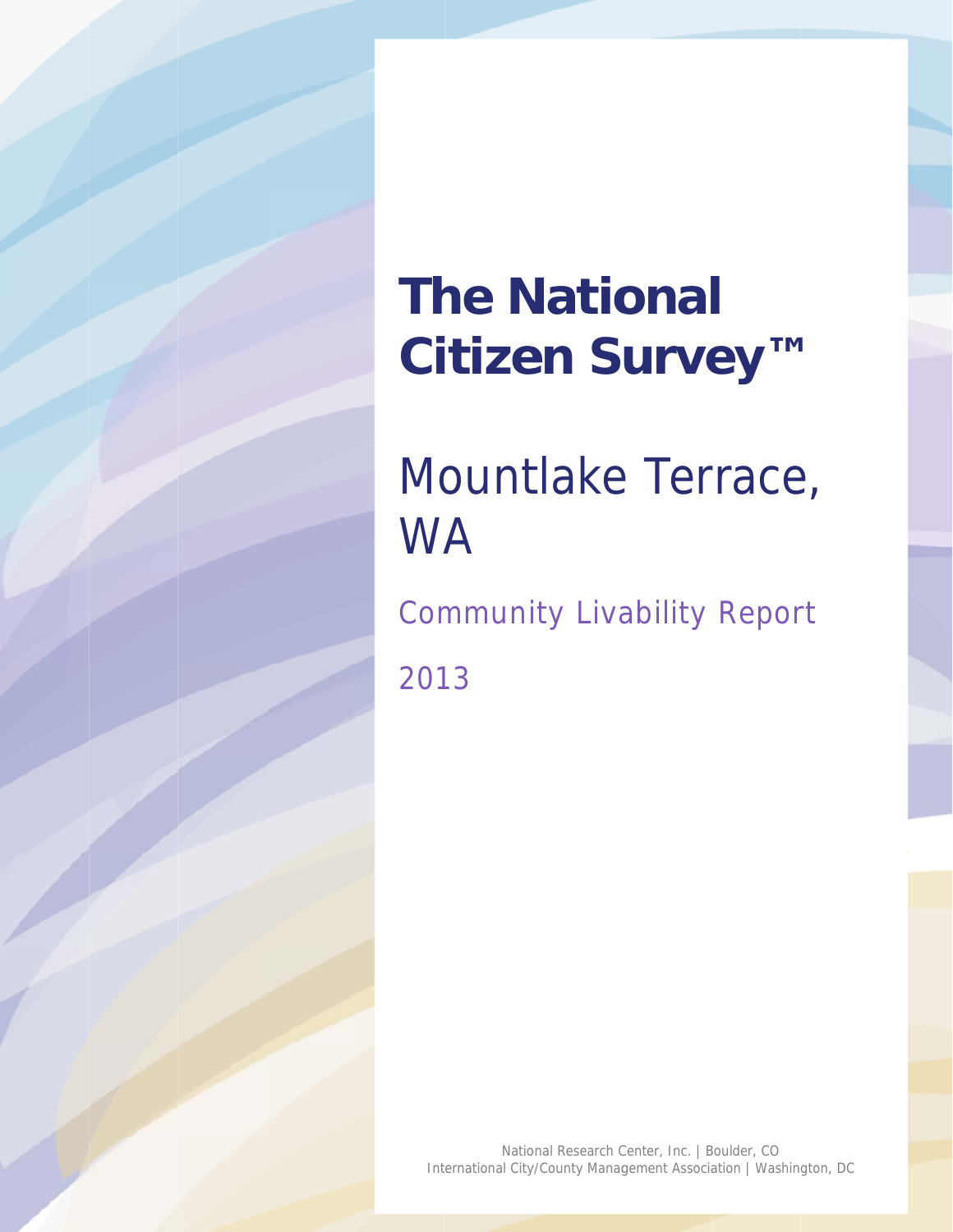# **Contents**

The National Citizen Survey™ © 2001-2013 National Research Center, Inc.

National Research Center, Inc. 2955 Valmont Road, Suite 300 Boulder, CO 80301 www.n-r-c.com • 303-444-7863 International City/County Management Association<br>777 North Capitol Street NE, Suite 500 Washington, DC 20002 www.icma.org · 202-289-ICMA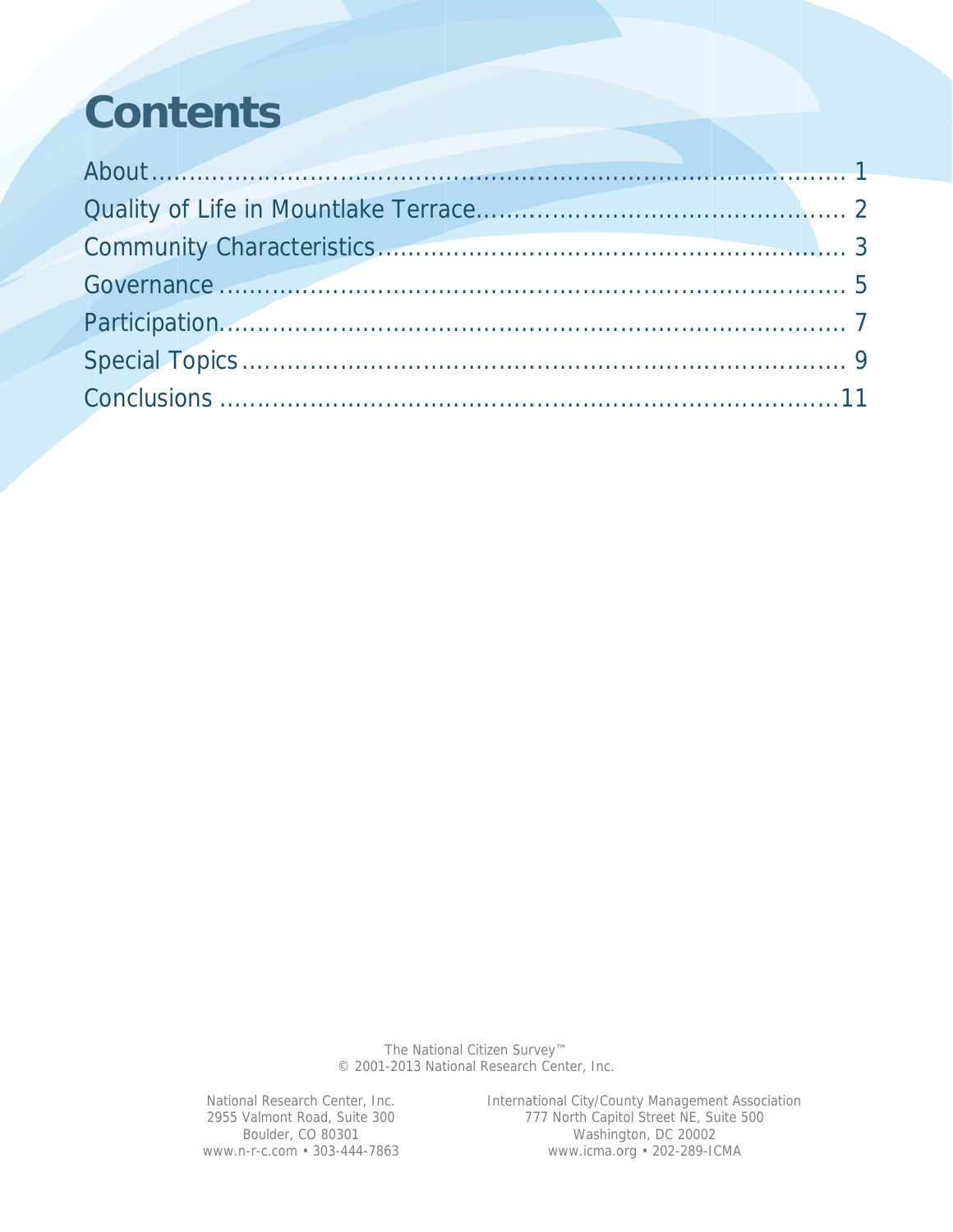### **About**

The National Citizen Survey™ (The NCS) report is about the "livability" of Mountlake Terrace. The phrase "livable community" is used here to evoke a place that is not simply habitable but that is desirable. It is not only where people do live, but where they want to live.

Great communities are partnerships of the government, private sector, community-based organizations and residents, all geographically connected. The NCS captures residents' opinions within the three pillars of a community, Community Characteristics, Governance and Participation, across eight central facets of community, Safety, Mobility, Natural Environment, Built Environment, Economy, Recreation and Wellness, Education and **Enrichment and Community Engagement.** 

The Community Livability Report provides the opinions of a representative sample selected from 1,200 residents of the City of Mountlake Terrace. The margin of error around any reported percentage is 6% for the entire sample (264 completed surveys). The methods used to garner these opinions can be found in the Technical Appendices provided under separate cover.

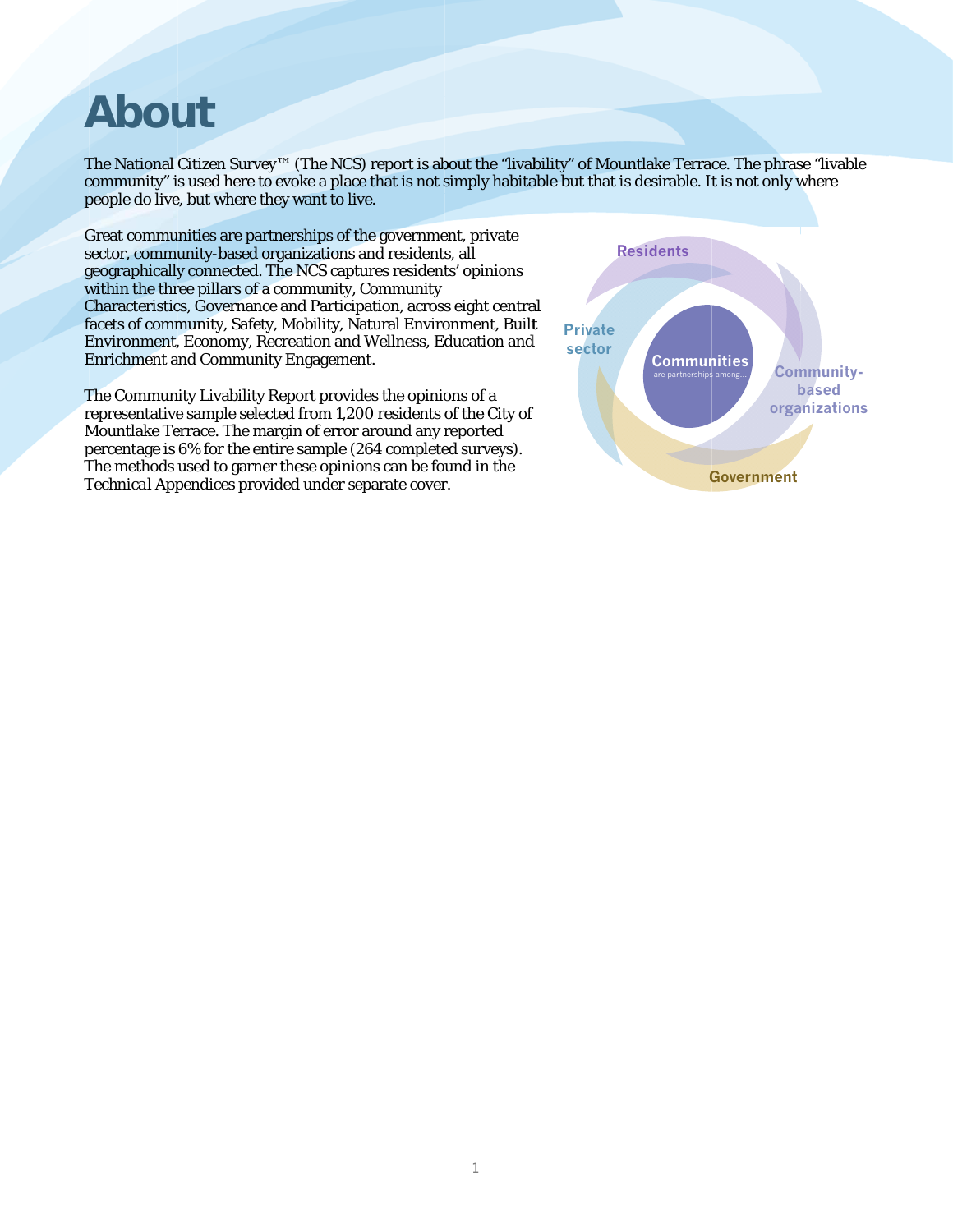# **Quality of Life in Mountlake Terrace**

Most residents rate the quality of life in Mountlake Terrace as excellent or good and this rating was similar to other benchmark communities.

Shown below are the eight facets of community. The color of each community facet summarizes how residents rated it across the three sections of the survey that represent the pillars of a community -Community Characteristics, Governance and Participation. When most ratings across the three pillars were higher than the benchmark, the color for that facet is the darkest shade; when most ratings were lower than the benchmark, the color is the lightest shade. A mix of ratings (higher and lower than the benchmark) results in a shade between the extremes.



In addition to a summary of ratings, the image below includes one or more stars to indicate which community facets were the most important to residents' overall quality of life. Residents identified Built Environment and Economy as the most central to what makes Mountlake Terrace their home. It is noteworthy that Mountlake Terrace residents gave largely favorable ratings to Built Environment, yet Economy generally had lower ratings. Ratings for Safety, Mobility, Natural Environment, Recreation and Wellness, Education and Enrichment and Community Engagement were positive and similar to other communities. This overview of the key aspects of community quality provides a quick summary of where residents see exceptionally strong performance and where performance offers the greatest opportunity for improvement. Linking quality to importance offers community members and leaders a view into the characteristics of the community that matter most and that seem to be working best.

Details that support these findings are contained in the remainder of this Livability Report, starting with the ratings for Community Characteristics, Governance and Participation and ending with results for Mountlake Terrace's unique questions.

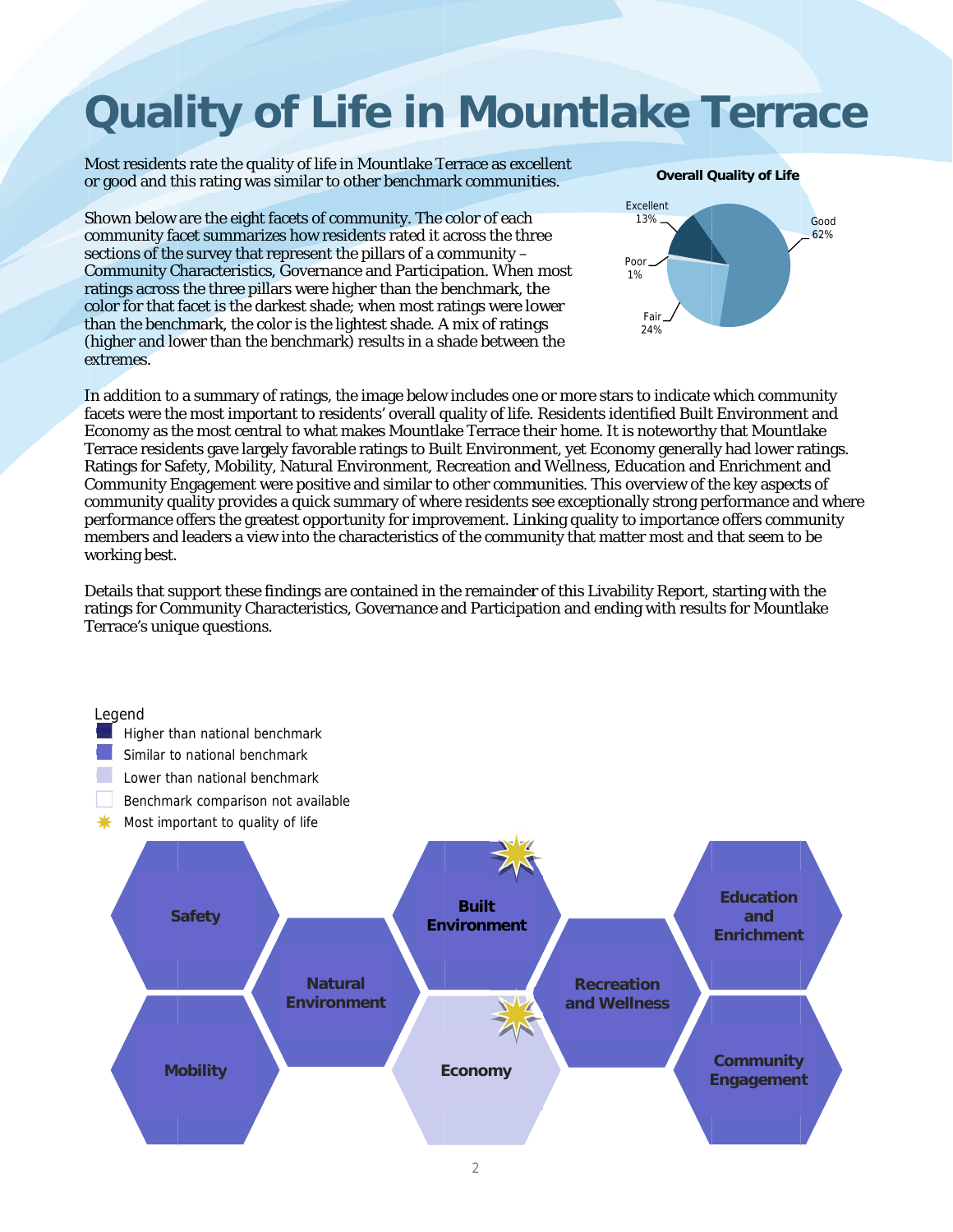# **Community Characteristics**

#### What makes a community livable, attractive and a place where people want to be?

Overall quality of community life represents the natural ambience, services and amenities that make for an attractive community. How residents rate their overall quality of life is an indicator of the overall health of a community. In the case of Mountlake Terrace, 84% of respondents rated the city as an excellent or good place to live, which was similar to ratings in other communities across the nation (see Appendix B of the Technical *Appendices* provided under separate cover).

In addition to rating the City as a place to live, respondents rated several aspects of community quality including Mountlake Terrace as a place to raise children and to retire, their neighborhood as a place to live, the overall image or reputation of Mountlake Terrace and its overall appearance. Generally, these aspects of the community were similar to national averages and similar to the City's 2011 ratings, although ratings for overall appearance and neighborhood as a place to live increased between 2011 and 2013 (see Trends over Time, under separate cover).

Delving deeper into Community Characteristics, survey respondents rated over 40 features of the community within the eight facets of Community Livability. In relation to other communities in the nation, ratings in Mountlake Terrace tended to be mixed. Respondents tended to give the highest ratings to Safety, Mobility and Natural Environment, with at least 7 in 10 of respondents giving ratings of excellent or good to most items in these areas. Economy, Recreation and Wellness and, to some extent Education and Enrichment, were viewed somewhat less favorably; less than a majority of residents gave favorable ratings in many of the items in these areas.



#### Percent rating positively (e.g., excellent/good)

#### Comparison to national benchmark

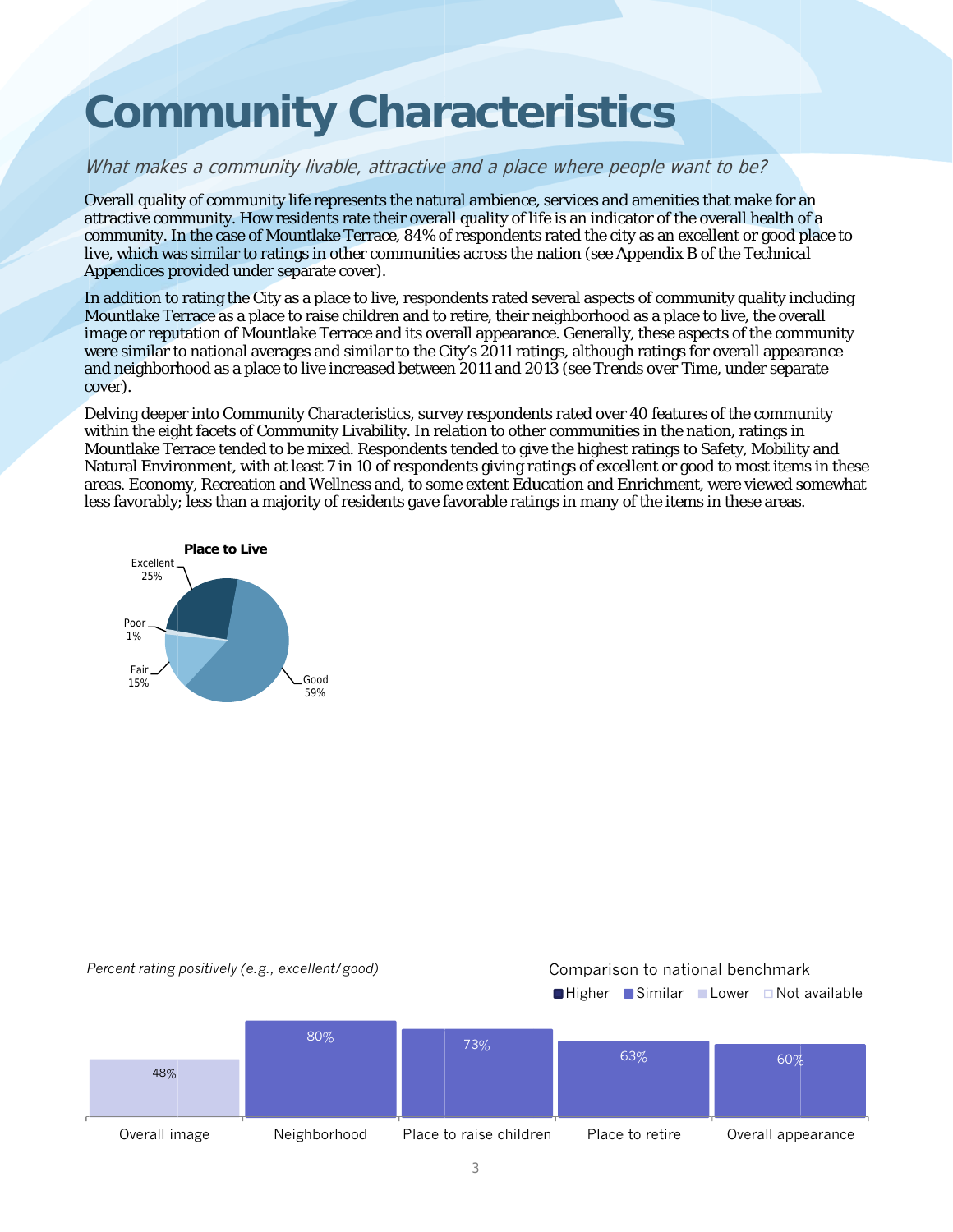### Figure 1: Aspects of Community Characteristics

| Percent rating positively                         | <b>SAFETY</b>                                |     |     |     |     |     |     |     |
|---------------------------------------------------|----------------------------------------------|-----|-----|-----|-----|-----|-----|-----|
| (e.g., excellent/good,                            | Overall feeling of safety                    |     |     |     |     |     | 82% |     |
| very/somewhat safe)                               | Safe in neighborhood                         |     |     |     |     |     |     | 93% |
|                                                   | Safe downtown/commercial area                |     |     |     |     |     |     | 93% |
|                                                   | <b>MOBILITY</b>                              |     |     |     |     |     |     |     |
|                                                   | Overall ease travel                          |     |     |     |     | 79% |     |     |
| Comparison to national                            | Paths and walking trails                     |     |     |     |     | 74% |     |     |
| benchmark                                         |                                              |     |     |     |     |     |     |     |
| <b>Higher</b>                                     | Ease of walking                              |     |     |     |     | 70% |     |     |
| $\blacksquare$ Similar                            | Travel by bicycle                            |     |     |     |     | 69% |     |     |
|                                                   | Travel by public transportation              |     |     |     | 64% |     |     |     |
| <b>Lower</b>                                      | Travel by car                                |     |     |     |     |     | 85% |     |
| $\Box$ Not available                              | Public parking                               |     |     |     |     |     | 84% |     |
|                                                   | Traffic flow                                 |     |     |     |     | 76% |     |     |
|                                                   | NATURAL ENVIRONMENT                          |     |     |     |     |     |     |     |
|                                                   | Overall natural environment                  |     |     |     |     |     | 85% |     |
|                                                   | Cleanliness                                  |     |     |     |     | 72% |     |     |
|                                                   | Air quality                                  |     |     |     |     |     |     | 91% |
|                                                   | <b>BUILT ENVIRONMENT</b>                     |     |     |     |     |     |     |     |
|                                                   | Overall built environment                    |     |     |     | 55% |     |     |     |
|                                                   | New development in Mountlake Terrace         |     |     | 48% |     |     |     |     |
|                                                   | Affordable quality housing                   |     |     | 50% |     |     |     |     |
|                                                   | Housing options                              |     |     | 50% |     |     |     |     |
|                                                   | Public places                                |     |     | 48% |     |     |     |     |
|                                                   | <b>ECONOMY</b>                               |     |     |     |     |     |     |     |
|                                                   | Overall economic health                      |     |     | 43% |     |     |     |     |
|                                                   | Vibrant downtown/commercial area             | 14% |     |     |     |     |     |     |
|                                                   | <b>Business and services</b>                 |     |     | 36% |     |     |     |     |
|                                                   | Cost of living                               |     |     | 44% |     |     |     |     |
|                                                   | Shopping opportunities                       |     | 22% |     |     |     |     |     |
|                                                   | Employment opportunities                     | 11% |     |     |     |     |     |     |
|                                                   | Place to visit                               |     | 32% |     |     |     |     |     |
|                                                   | Place to work                                |     |     | 36% |     |     |     |     |
|                                                   | <b>RECREATION AND WELLNESS</b>               |     |     |     |     |     |     |     |
|                                                   | <b>Health and wellness</b>                   |     |     |     | 52% |     |     |     |
|                                                   | Mental health care                           |     | 33% |     |     |     |     |     |
|                                                   | Preventive health services                   |     |     |     |     |     |     |     |
|                                                   |                                              |     |     | 37% |     |     |     |     |
|                                                   | Health care                                  |     |     | 42% |     |     |     |     |
|                                                   | Food                                         |     |     | 49% |     |     |     |     |
|                                                   | Recreational opportunities                   |     |     |     | 60% |     |     |     |
|                                                   | Fitness opportunities                        |     |     |     | 62% |     |     |     |
|                                                   | EDUCATION AND ENRICHMENT                     |     |     |     |     |     |     |     |
|                                                   | Education and enrichment opportunities       |     |     | 43% |     |     |     |     |
|                                                   | Religious or spiritual events and activities |     |     |     |     | 70% |     |     |
|                                                   | Cultural/arts/music activities               |     | 35% |     |     |     |     |     |
|                                                   | Adult education                              |     |     | 36% |     |     |     |     |
|                                                   | K-12 education                               |     |     |     | 59% |     |     |     |
|                                                   | Child care/preschool                         |     |     | 36% |     |     |     |     |
|                                                   | <b>COMMUNITY ENGAGEMENT</b>                  |     |     |     |     |     |     |     |
|                                                   | Social events and activities                 | 44% |     |     |     |     |     |     |
|                                                   | Neighborliness                               |     |     |     | 55% |     |     |     |
|                                                   | Openness and acceptance                      |     |     |     | 66% |     |     |     |
| Opportunities to participate in community matters |                                              |     |     | 53% |     |     |     |     |
|                                                   | Opportunities to volunteer                   |     |     |     | 52% |     |     |     |
|                                                   |                                              |     |     |     |     |     |     |     |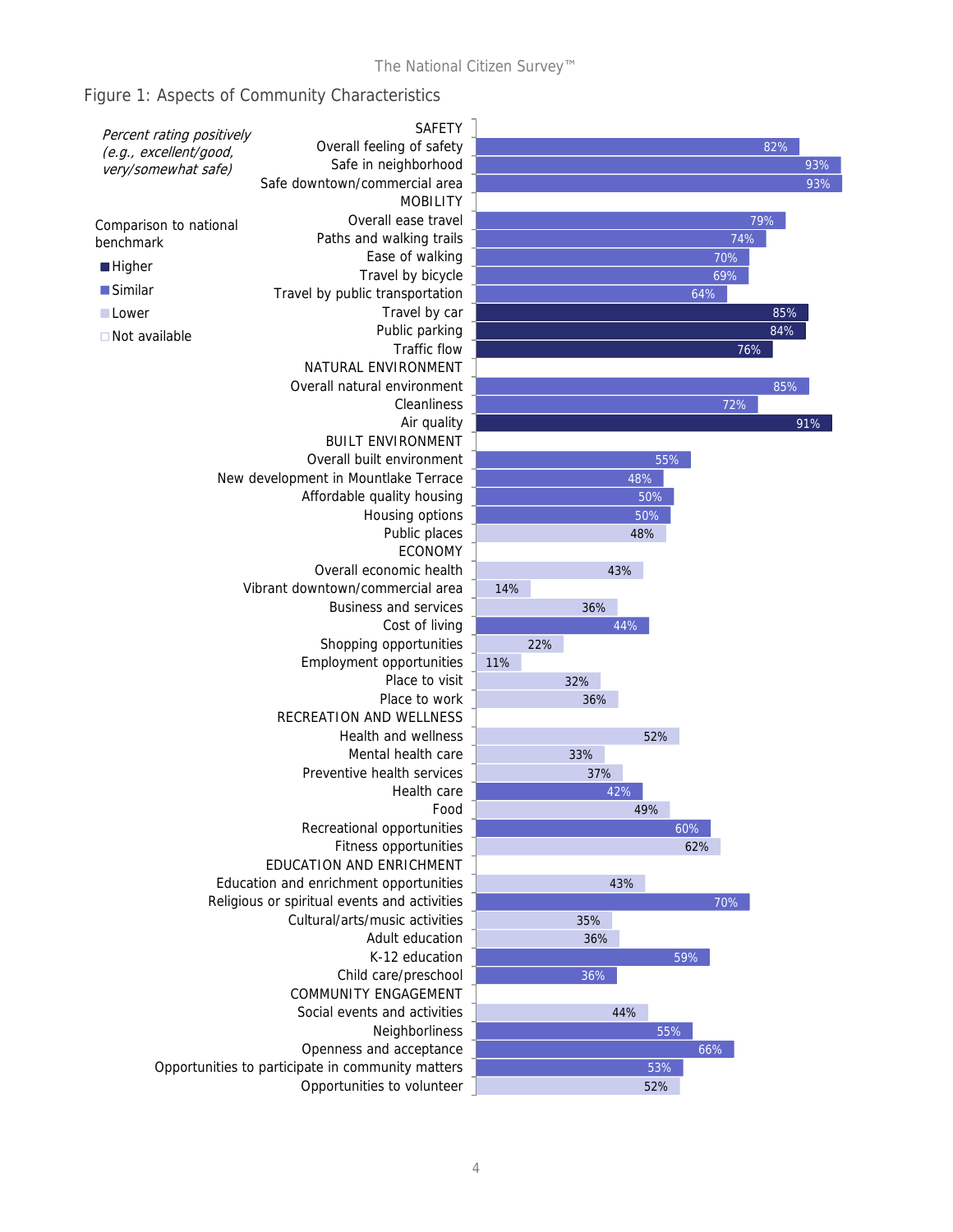### Governance

#### How well does the government of Mountlake Terrace meet the needs and expectations of its r residents?

The overall quality of the services provided by Mountlake Terrace as well as the manner in which these services are provided are a key component of how residents rate their quality of life. About two-thirds of residents rated the overall quality of services provided by the City of Mountlake Terrace as excellent or good; about one-quarter of residents felt this way about the services provided by the Federal Government. Ratings for both City and Federal services were similar to national comparisons and lower in 2013 when compared to 2011.

Survey respondents also rated various aspects of Mountlake Terrace's leadership and governance. Ratings for overall aspects of the City's governance were positive; most were rated as excellent or good by a majority of respondents and ratings tended to be similar to the benchmark comparison.

Respondents evaluated over 30 individual services and amenities available in Mountlake Terrace. For the most part, these ratings were similar to national benchmark comparisons and were rated positively by at least 60% of respondents. The City received some of its highest ratings within Safety and Natural Environment. Mobility and Built Environment also fared well compared to other community facets. Some individual services, including emergency preparedness, snow removal and health services were rated below comparison communities; about half of respondents rated these services favorably. Drinking water scored higher than the benchmark with about 9 in 10 respondents rating this service as excellent or good.

#### **Overall Quality of City Services**





*Percent rating g positively (e. g., excellent/g good)*

#### Comparison to national benchmark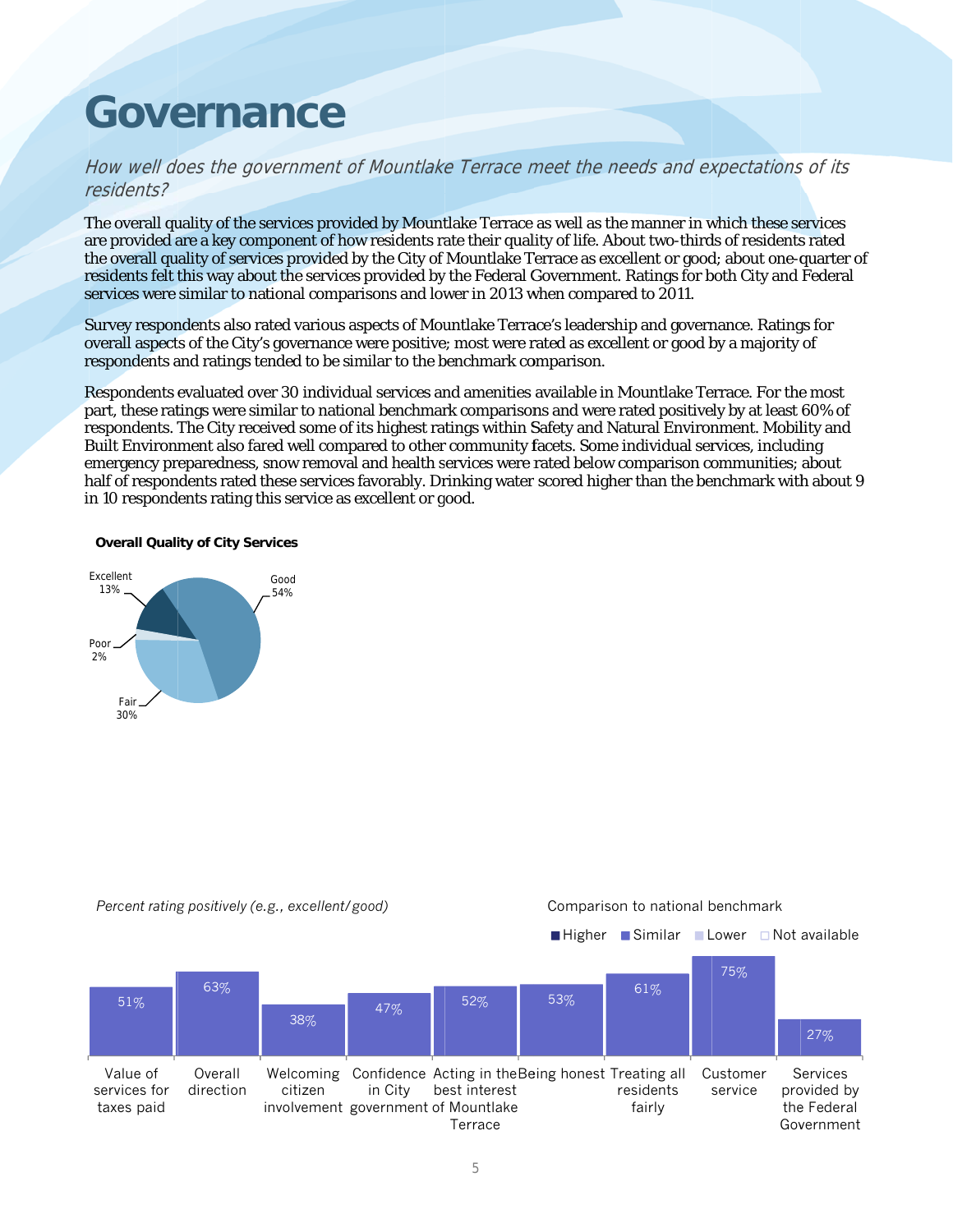#### Figure 2: Aspects of Governance

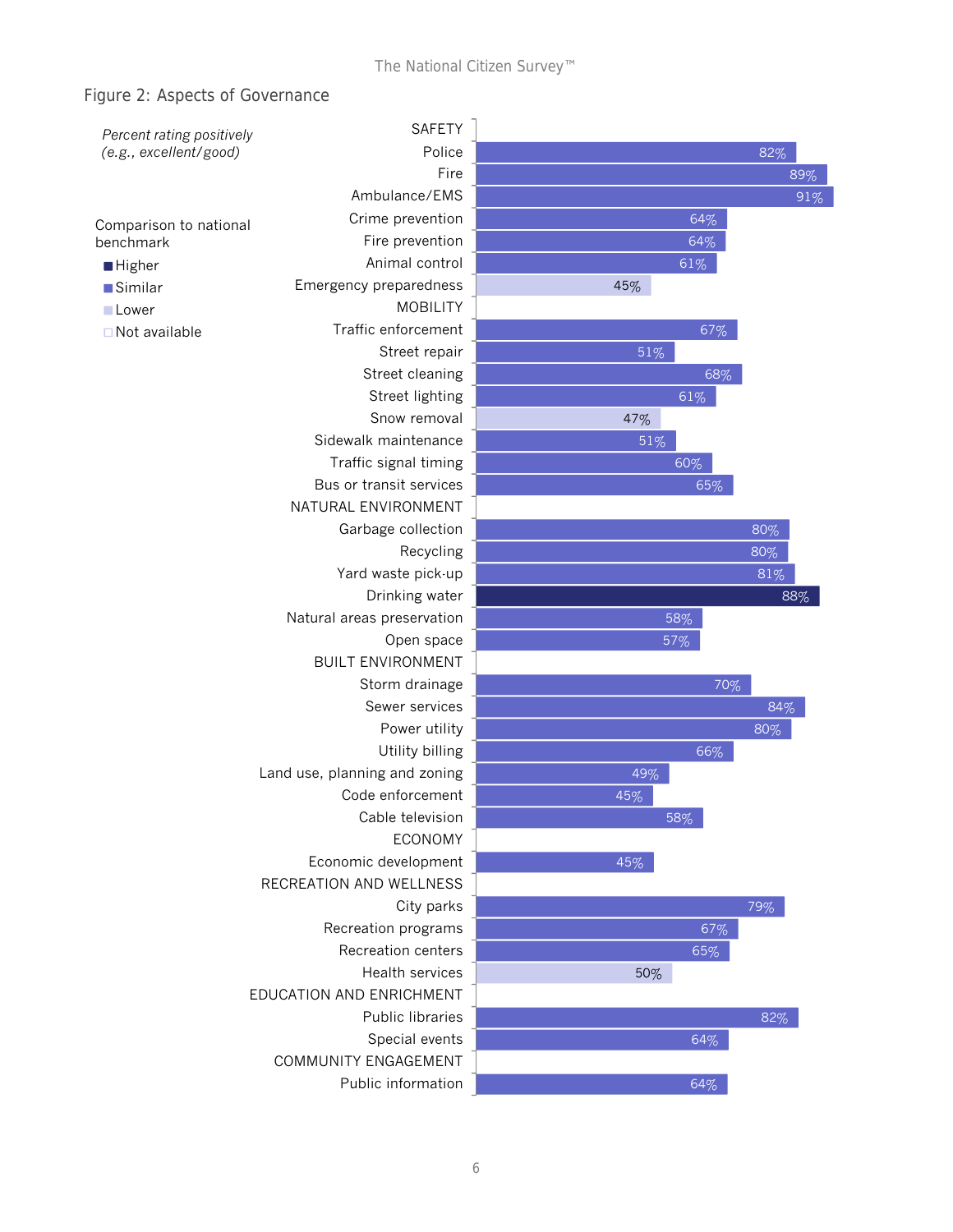# Participation

### Are the residents of Mountlake Terrace connected to the community and each other?

An engaged community is a livable community. The connections and trust among residents, government, businesses and other organizations help to create a sense of community, a shared sense of membership, belonging and history. About half of respondents rated the overall sense of community in Mountlake Terrace as excellent or good, a rating similar to other communities in the U.S. and lower than past ratings. Most residents would recommend living in Mountlake Terrace and planned to remain in in the community.

The survey included over 30 activities and behaviors for which respondents indicated how often they participated in or performed each, if at all. Rates of participation in Safety, Mobility, Natural Environment and Recreation and Wellness were similar to or higher than the benchmark. Built Environment, Economy, Education and Enrichment were similar to or lower than ratings in comparison communities, while Community Engagement saw mixed results.



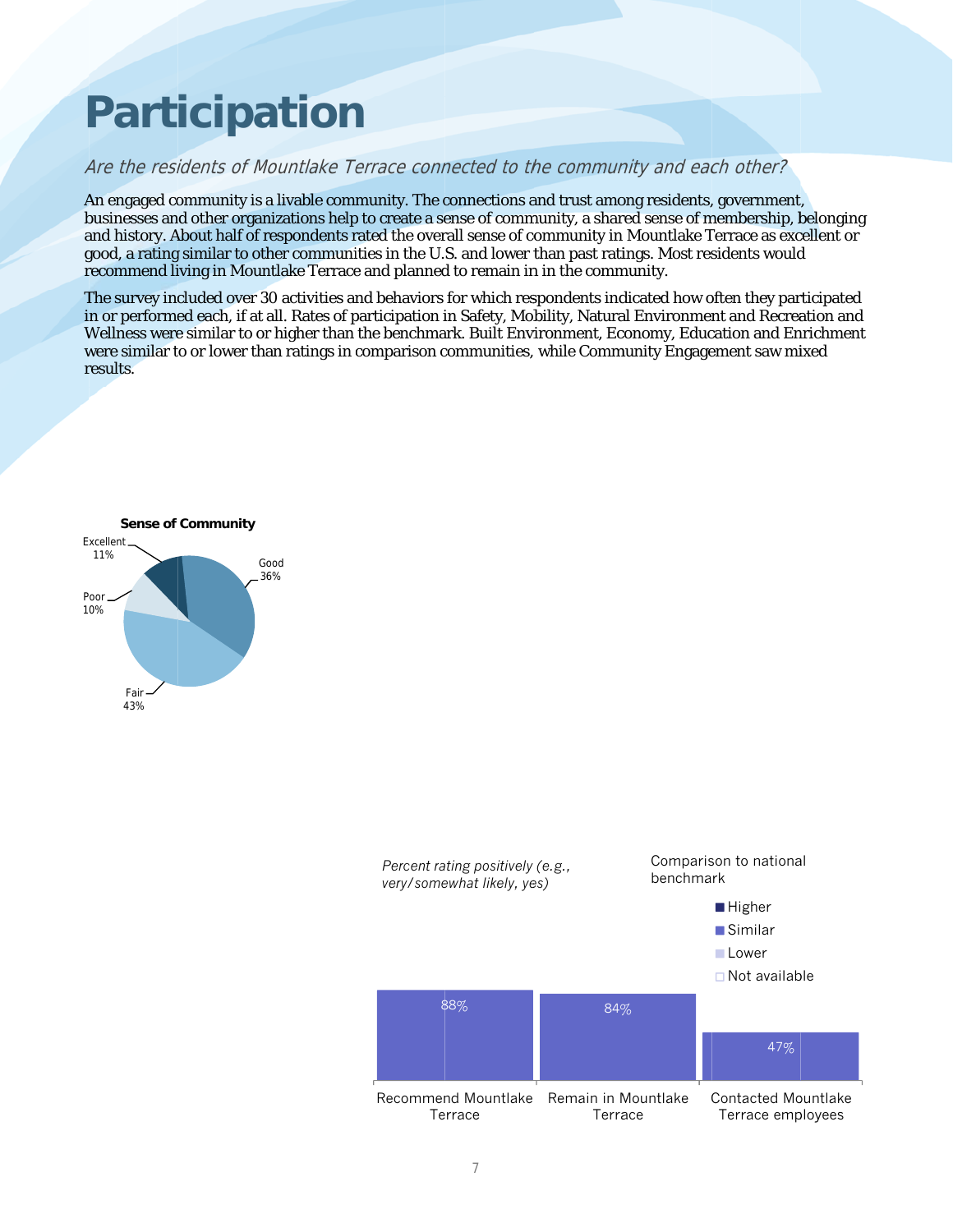### Figure 3: Aspects of Participation

| Percent rating positively                              | <b>SAFETY</b>                                     |     |
|--------------------------------------------------------|---------------------------------------------------|-----|
| (e.g., yes, more than<br>once a month,                 | Stocked supplies for an emergency                 |     |
| always/sometimes)                                      | Did NOT report a crime                            |     |
|                                                        | Was NOT the victim of a crime                     |     |
| Comparison to national                                 | <b>MOBILITY</b>                                   |     |
| benchmark<br><b>Higher</b>                             | Used public transportation instead of driving     |     |
| <b>Similar</b>                                         | Carpooled instead of driving alone                |     |
| <b>Lower</b>                                           | Walked or biked instead of driving                |     |
| $\Box$ Not available                                   | NATURAL ENVIRONMENT                               |     |
|                                                        | Conserved water                                   |     |
|                                                        | Made home more energy efficient                   |     |
|                                                        | Recycled at home                                  |     |
|                                                        | <b>BUILT ENVIRONMENT</b>                          |     |
|                                                        | Did NOT observe a code violation                  |     |
|                                                        | NOT under housing cost stress                     |     |
|                                                        | <b>ECONOMY</b>                                    |     |
| Purchased goods or services in Mountlake Terrace       |                                                   |     |
|                                                        | Economy will have positive impact on income       |     |
|                                                        | Work in Mountlake Terrace                         | 11% |
|                                                        | RECREATION AND WELLNESS                           |     |
|                                                        | Used Mountlake Terrace recreation centers         |     |
|                                                        | Visited a City park                               |     |
|                                                        | Ate 5 portions of fruits and vegetables           |     |
| Participated in moderate or vigorous physical activity |                                                   |     |
|                                                        | In very good to excellent health                  |     |
|                                                        | EDUCATION AND ENRICHMENT                          |     |
|                                                        | Used Mountlake Terrace public libraries           |     |
|                                                        | Participated in religious or spiritual activities |     |
|                                                        | Attended a City-sponsored event                   |     |
|                                                        | COMMUNITY ENGAGEMENT                              |     |
|                                                        | Campaigned for an issue, cause or candidate       | 1   |
|                                                        | Contacted Mountlake Terrace elected officials     | 12% |
|                                                        | Volunteered                                       | 1   |
|                                                        | Participated in a club                            | 12% |
|                                                        | Talked to or visited with neighbors               |     |
|                                                        | Done a favor for a neighbor                       |     |
|                                                        | Attended a local public meeting                   | 13% |
|                                                        | Watched a local public meeting                    | 15  |
|                                                        | Read or watched local news                        |     |
|                                                        | Voted in local elections                          |     |

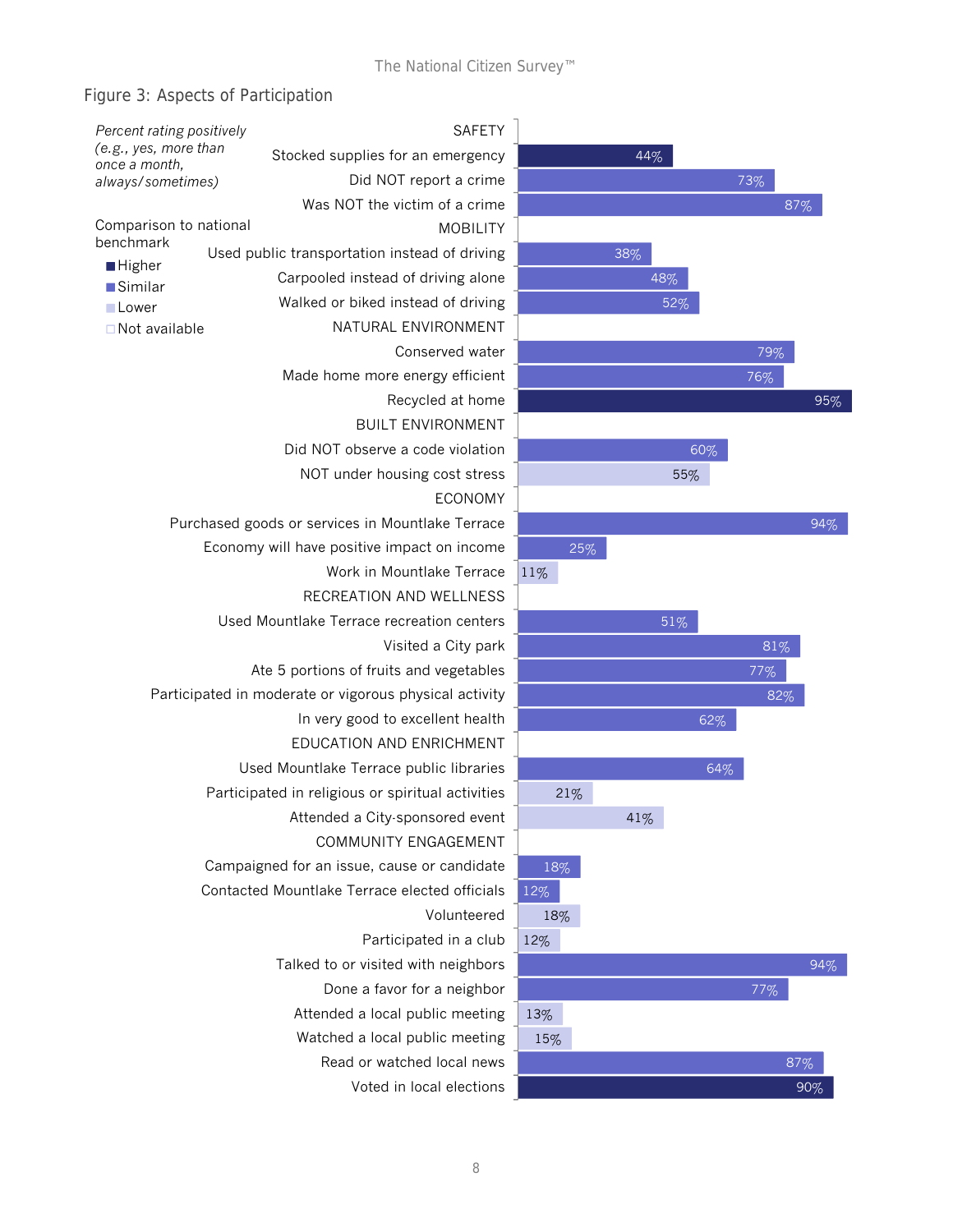# **Special Topics**

The City of Mountlake Terrace included three questions of special interest on The NCS. These three questions aimed to gauge information sources used by residents, the level of importance of various City priorities and support for funding various potential programs and services. The most widely used sources of information about the City government were its newsletter (City Happenings) and web site, which were considered a major source of information by more than 4 in 10 residents. When prioritizing City projects, street maintenance and improvements, preservation of open space and economic development initiatives were most commonly considered essential or very important (by two-thirds or more of respondents). Sidewalks and emergency preparedness/disaster recovery emerged as clear candidates for funding, with about half of respondents "definitely" wanting these services to be funded. Economic development and greenways/trails had high levels of support as well; two in five respondents indicated these should definitely be funded.

#### Figure 4: Question 13a

Please indicate how much of a source, if at all, you consider each of the following to be for information about the City government and its activities, events and services:



#### Figure 5: Question 13b

Please indicate how important, if at all, each of the following projects and issues is for the City to address:



Essential Very important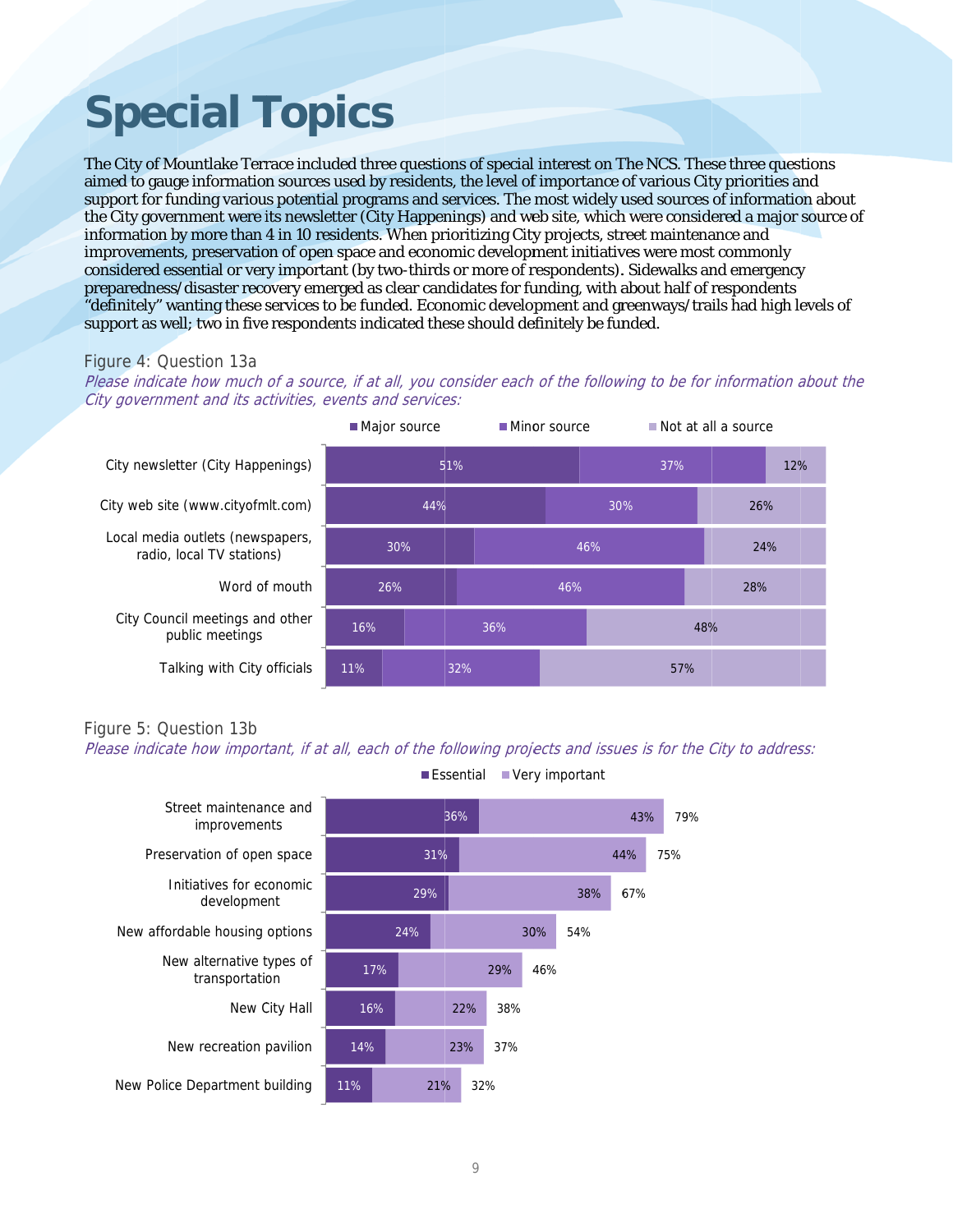### Figure 6: Question 13c

As part of its annual budget process, the City considers potential programs and services. To what extent, if at all, do you think the City should fund through increased fees or taxes each of the following new or expanded programs?

|                                               | Definitely fund |     |  |     | Consider funding |     |     | Do not fund |     |  |  |
|-----------------------------------------------|-----------------|-----|--|-----|------------------|-----|-----|-------------|-----|--|--|
| Sidewalks                                     | 51%             |     |  |     | 39%              |     |     | 10%         |     |  |  |
| Emergency preparedness/disaster<br>recovery   | 47%             |     |  |     |                  |     | 48% | 5%          |     |  |  |
| Economic development/business<br>recruitment  | 38%             |     |  |     | 46%              |     |     | 16%         |     |  |  |
| Greenways/trails                              | 38%             |     |  |     |                  | 49% |     |             | 13% |  |  |
| Green/sustainability initiatives              |                 |     |  | 49% |                  |     | 18% |             |     |  |  |
| Recreation programs                           |                 |     |  | 56% |                  |     | 14% |             |     |  |  |
| Housing assistance/revitalization<br>programs |                 | 28% |  |     | 51%              |     |     | 20%         |     |  |  |
| Information technology (e-services)           | 20%             |     |  | 53% |                  |     | 27% |             |     |  |  |
| Cultural/special event<br>recruitment/support | 10%             |     |  |     | 55%              |     |     | 35%         |     |  |  |
| Public Art                                    | 9%              |     |  | 47% |                  |     | 45% |             |     |  |  |